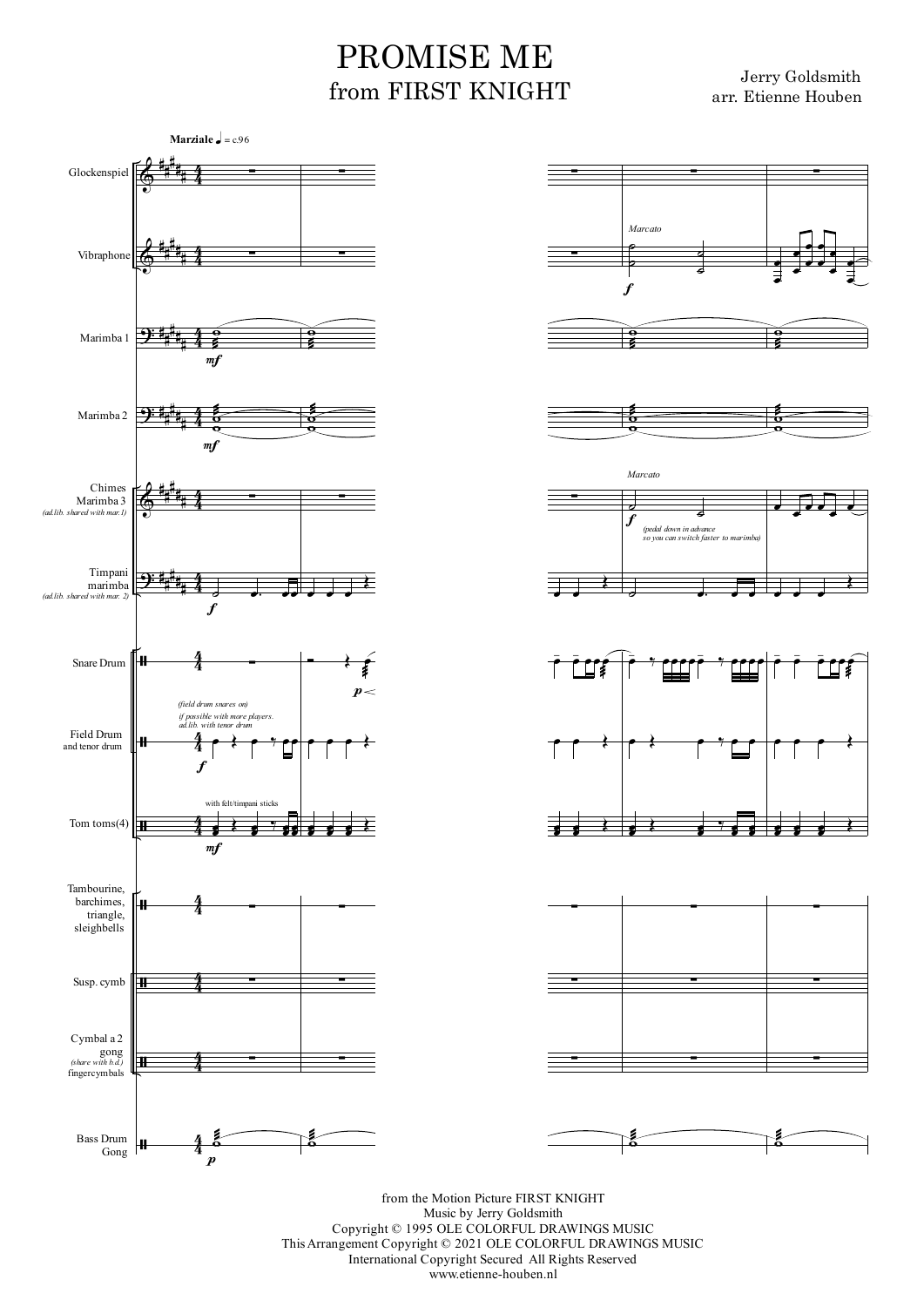PROMISE ME

 $\frac{1}{\sqrt{2}}$ 

 $\Rightarrow$ ν

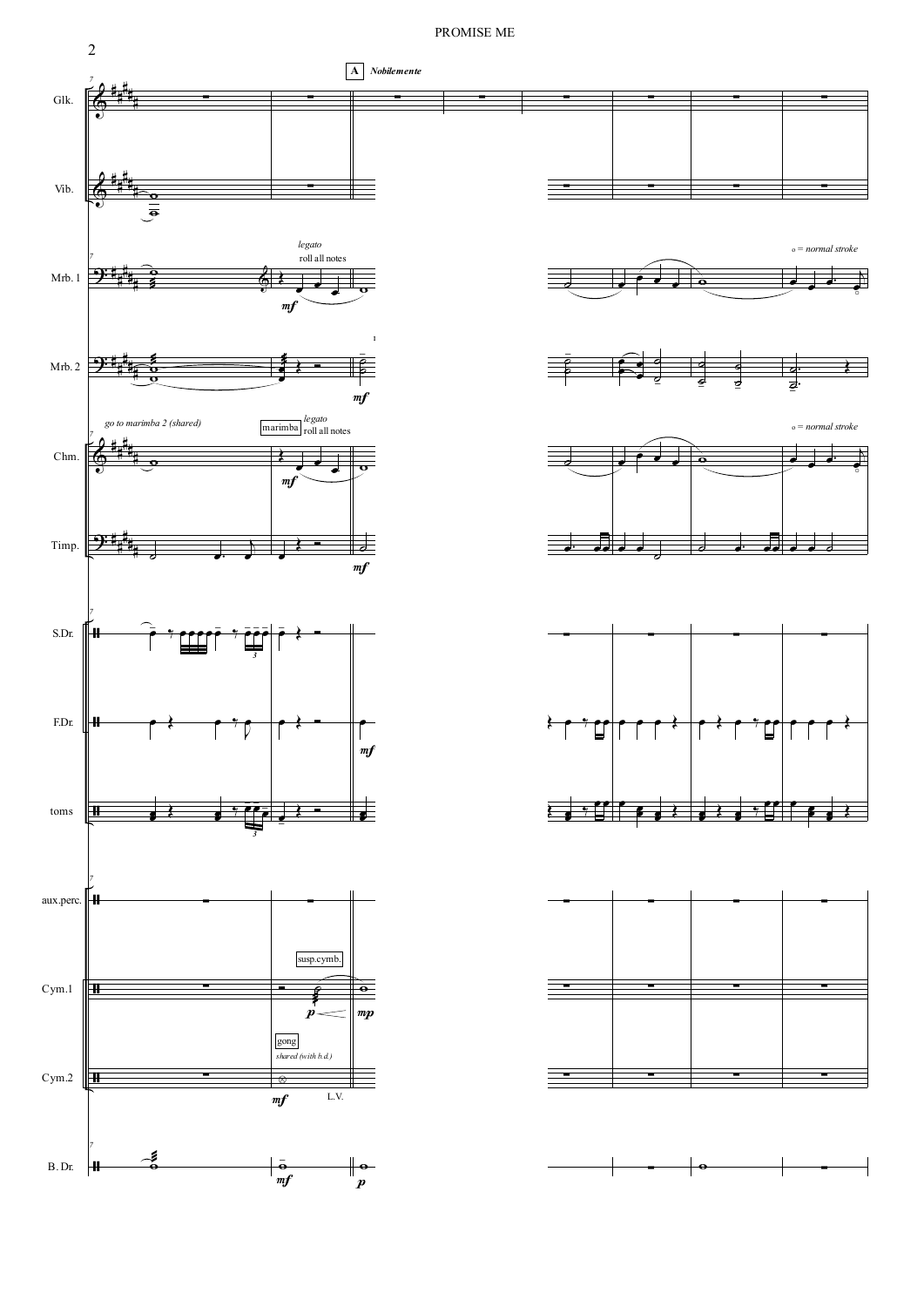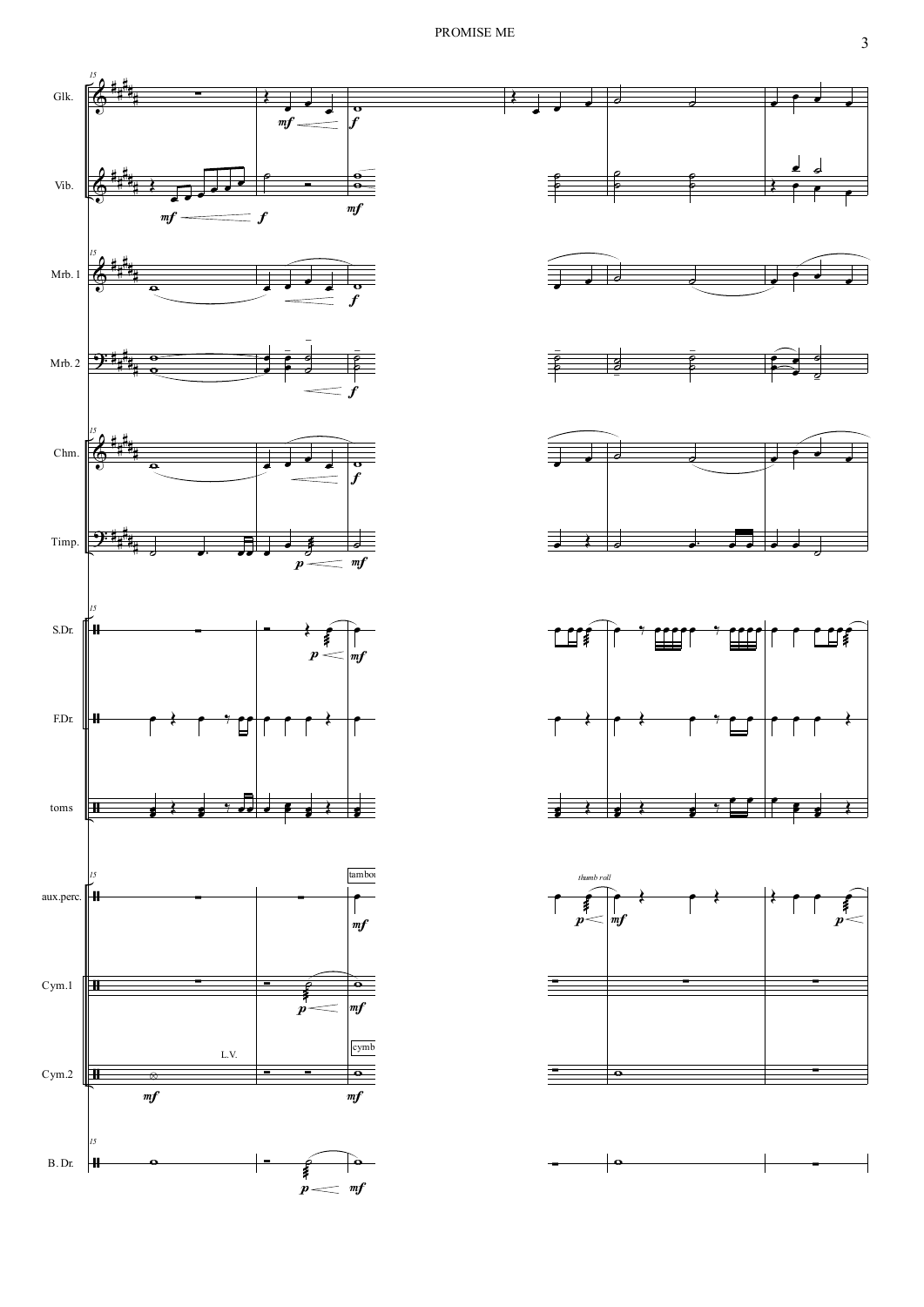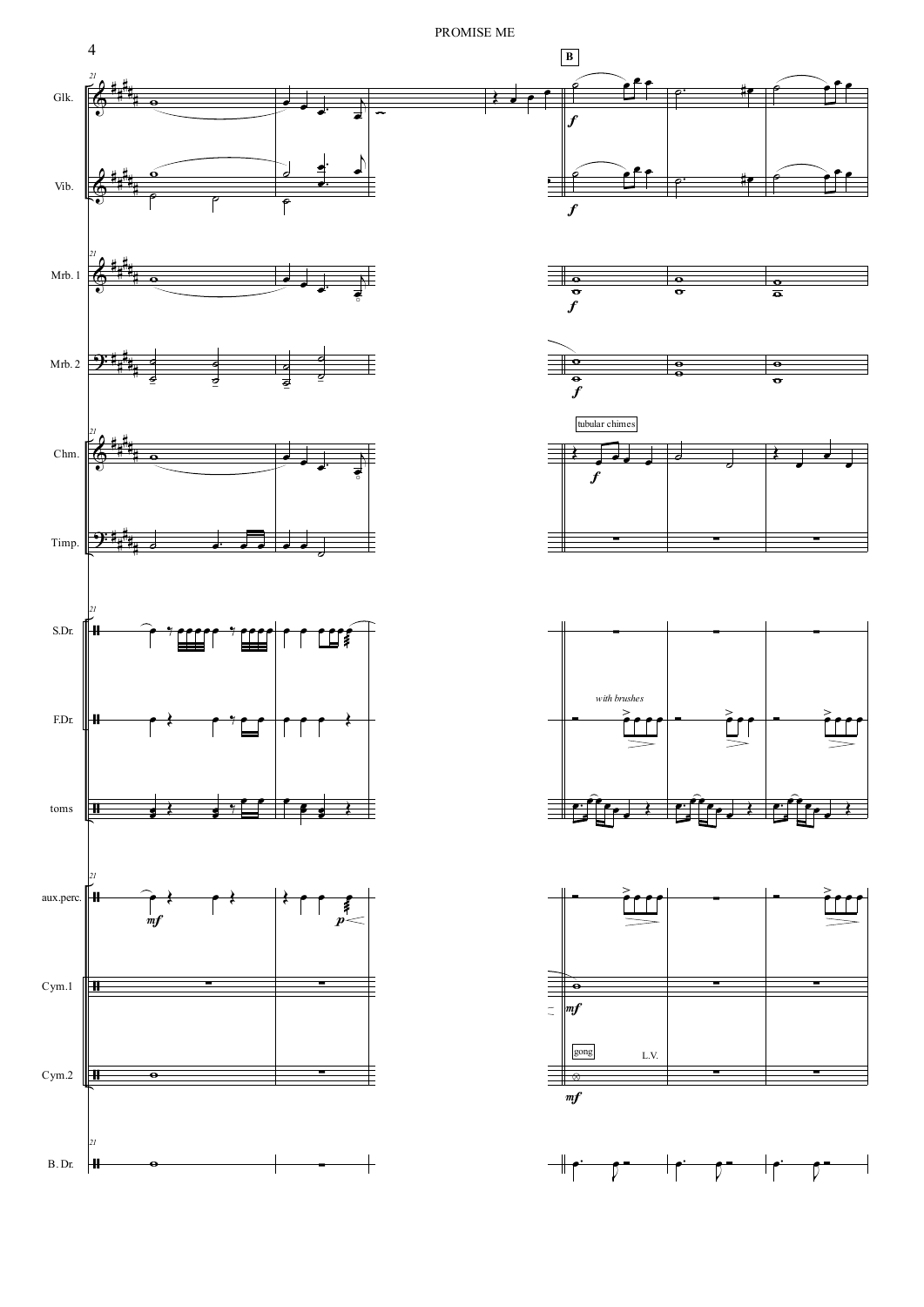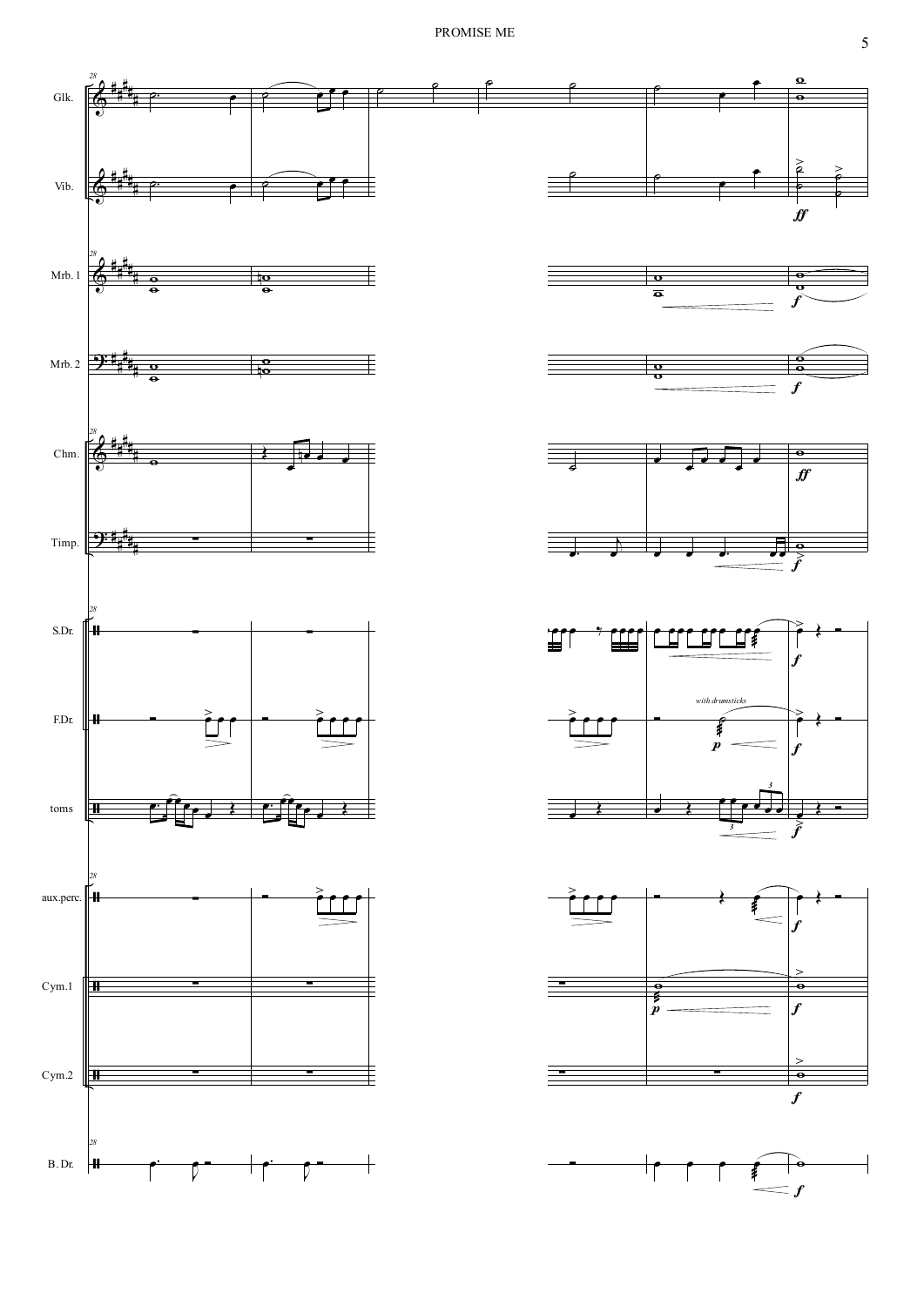## PROMISE ME

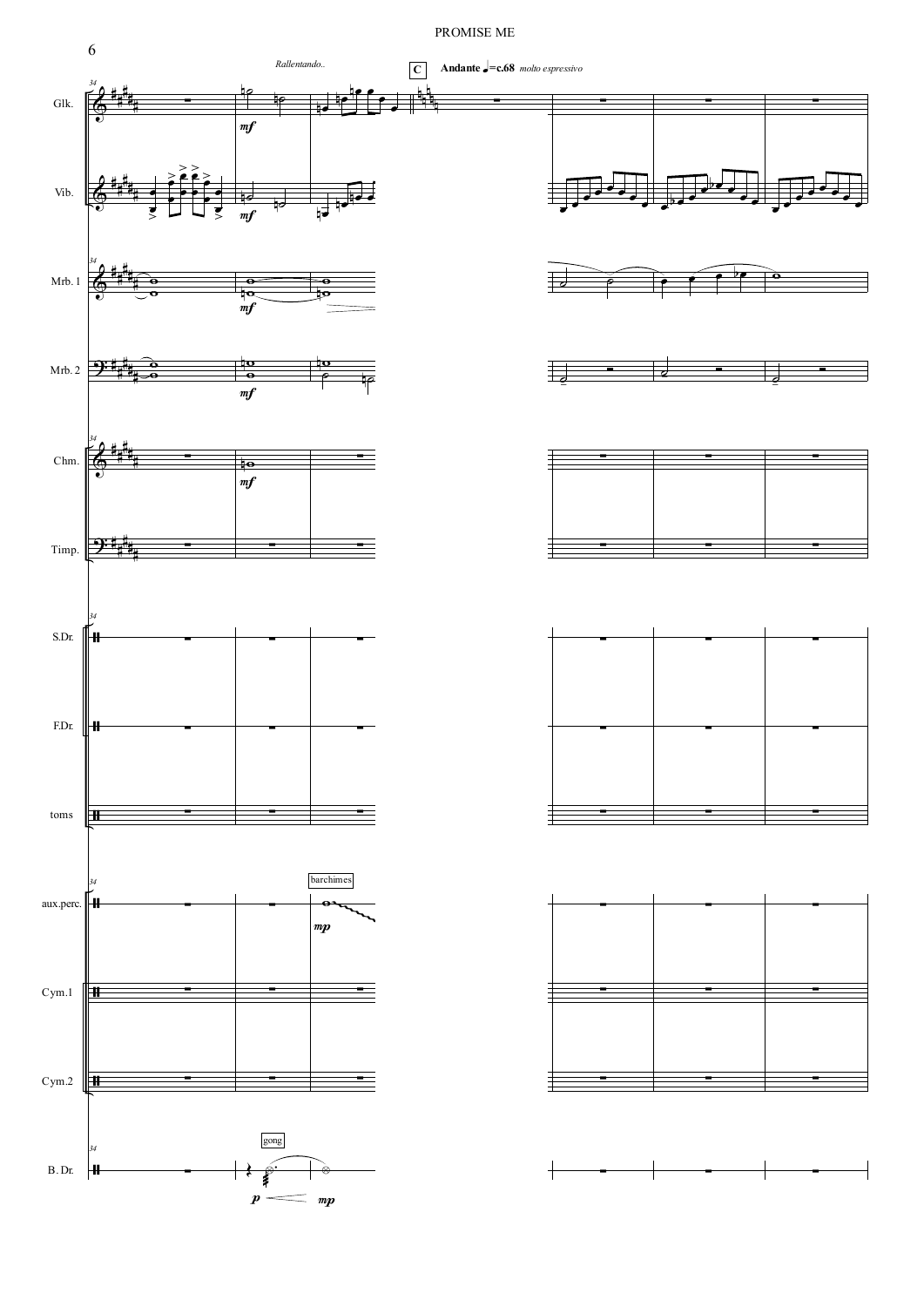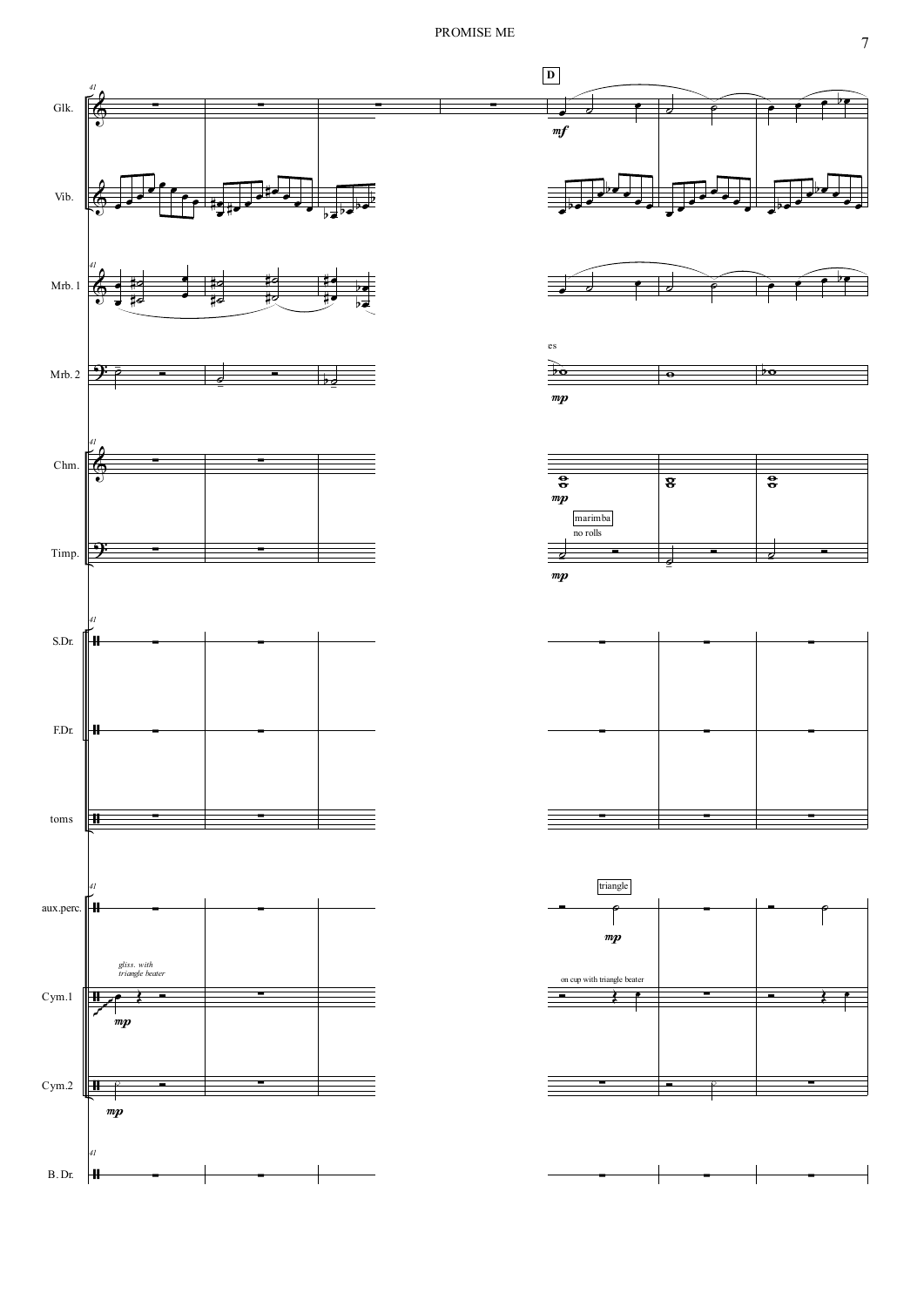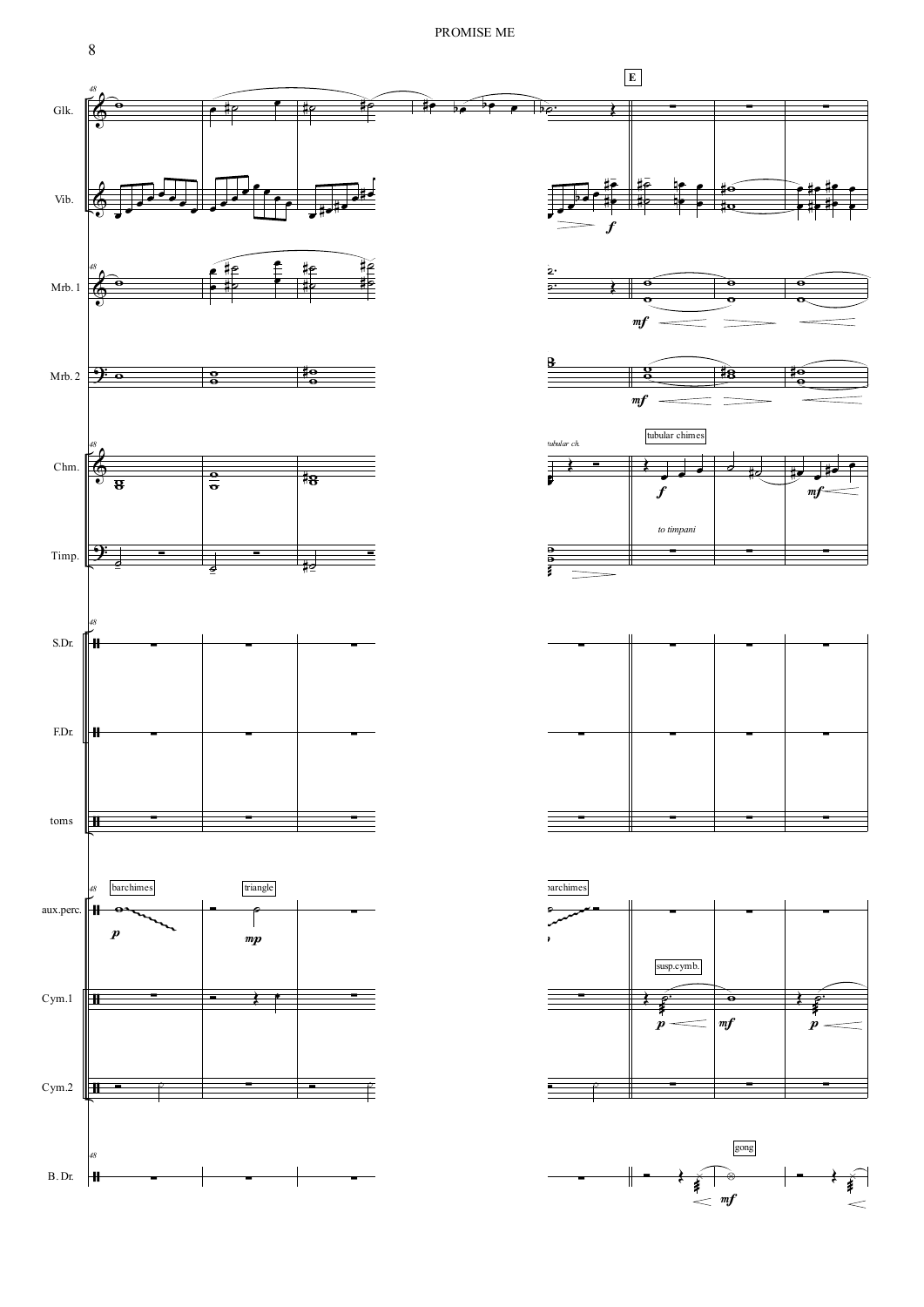

œ αœ α

> œ œ œ œ

> > Ι œ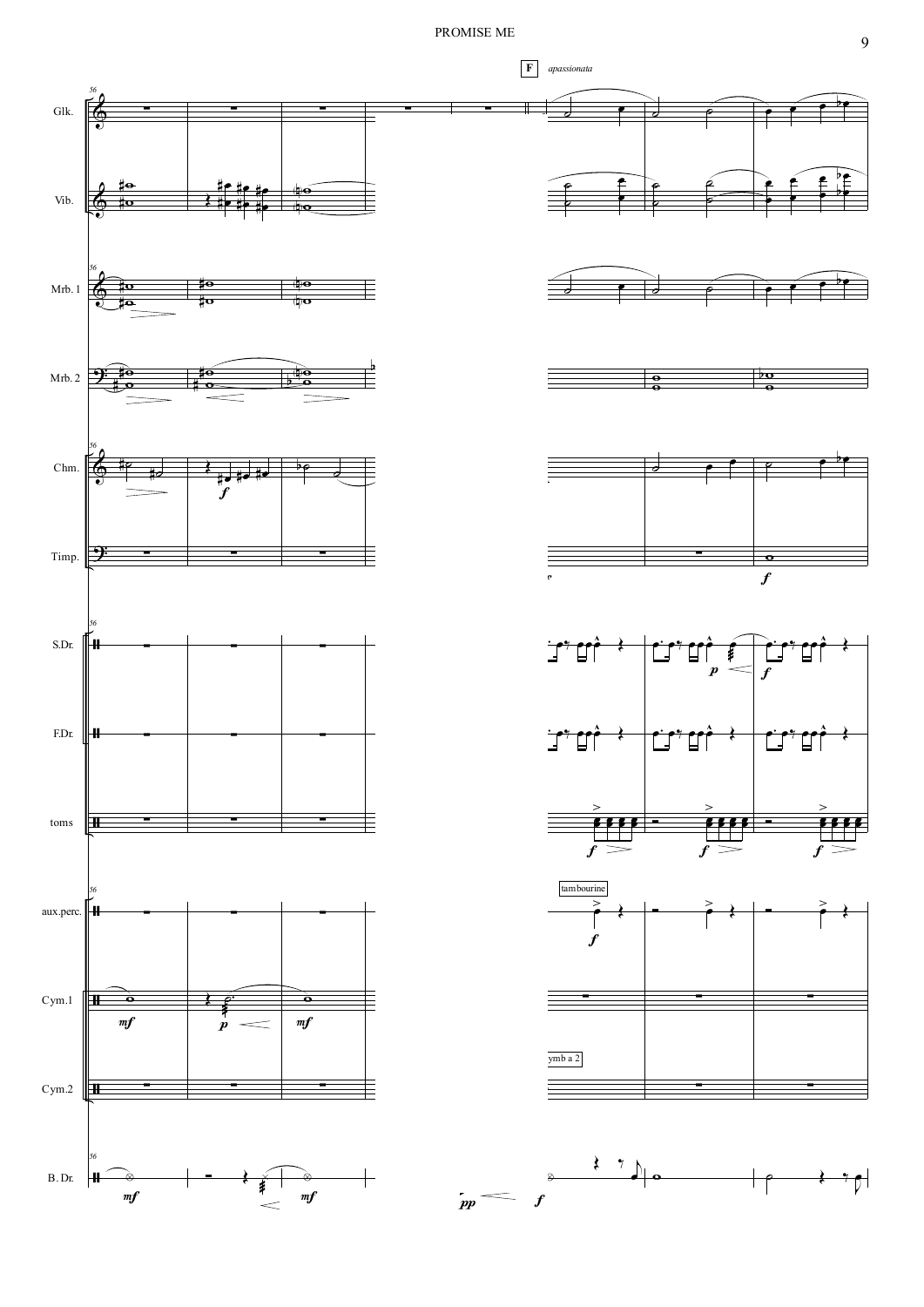

α α

α α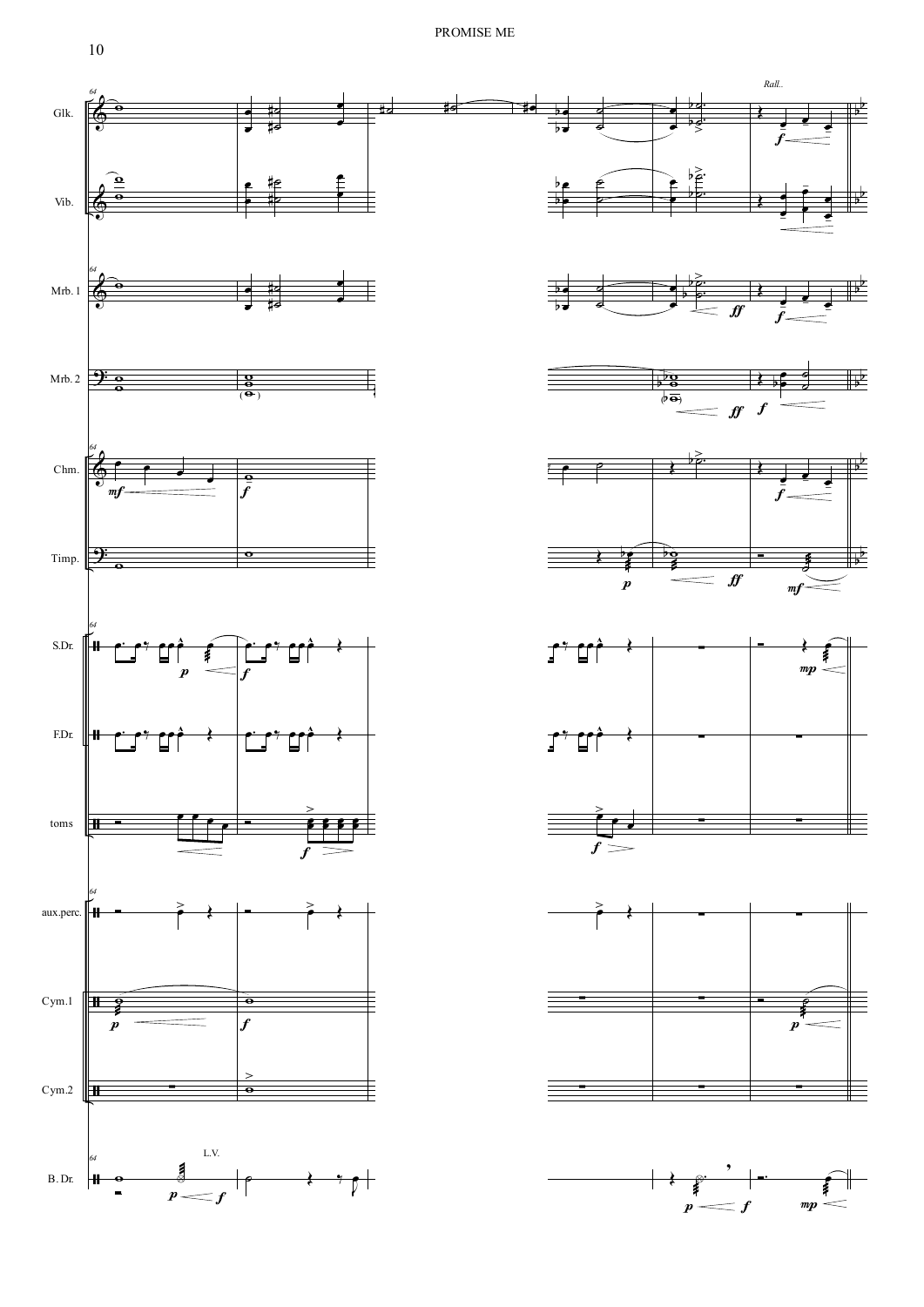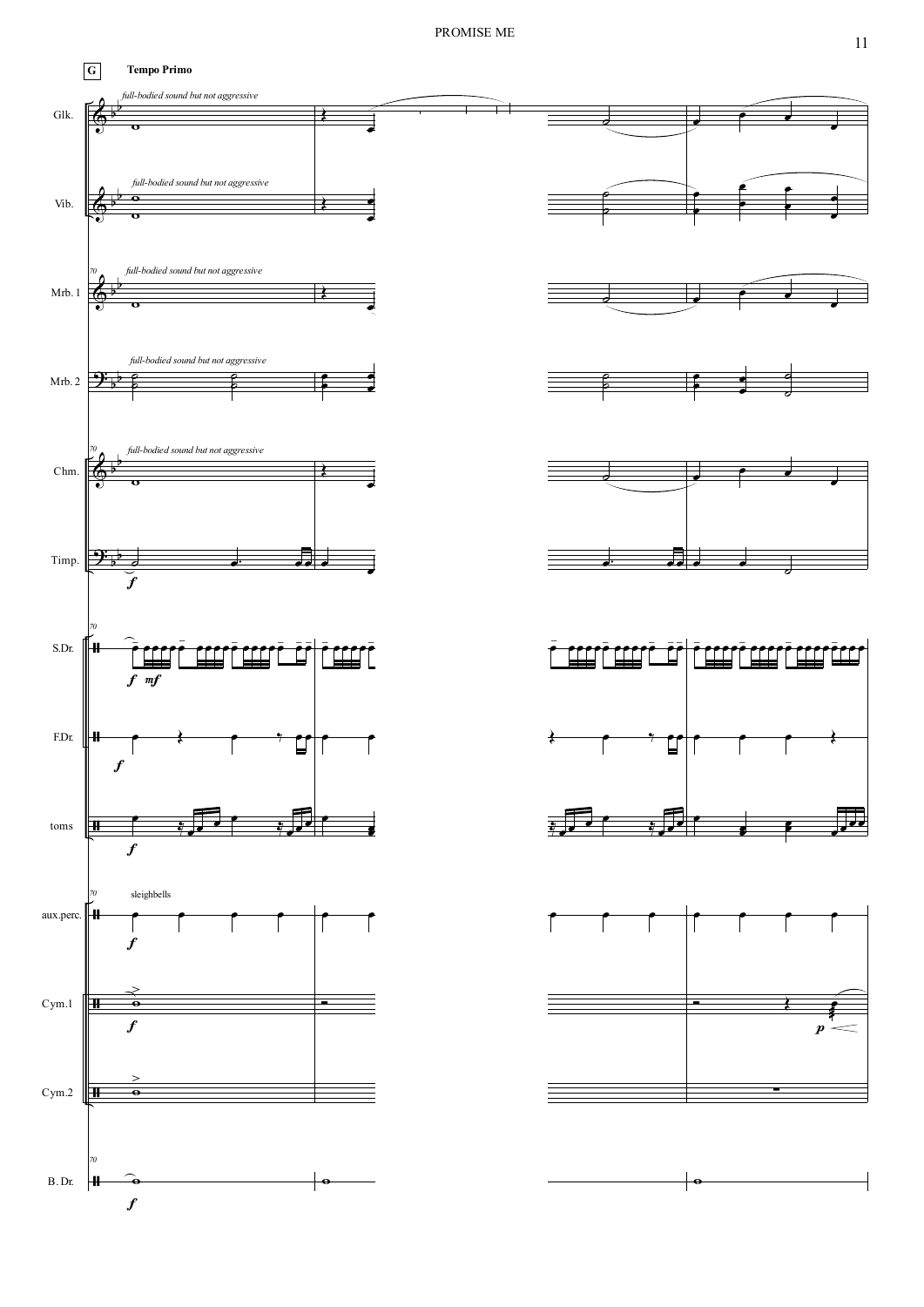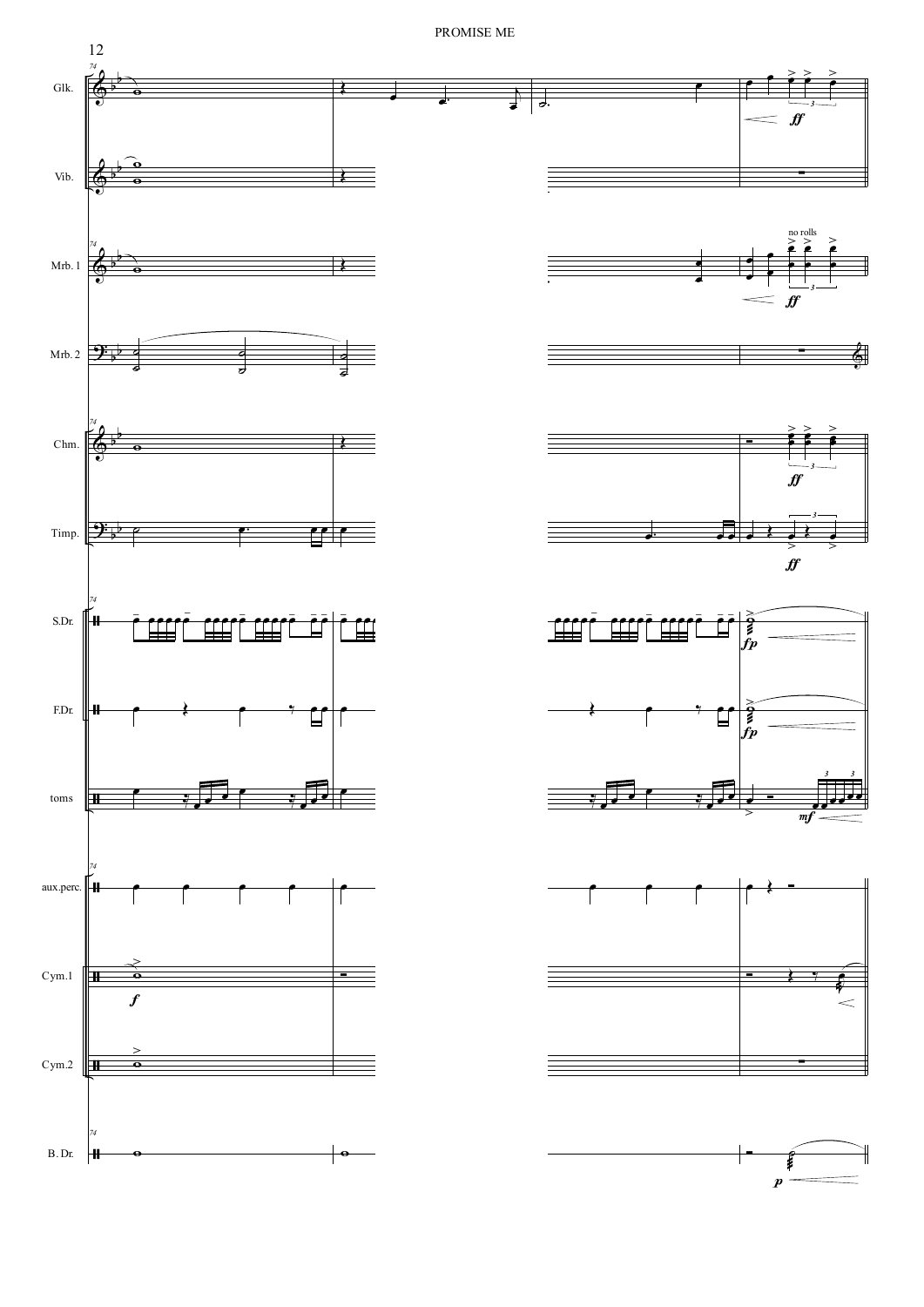

13